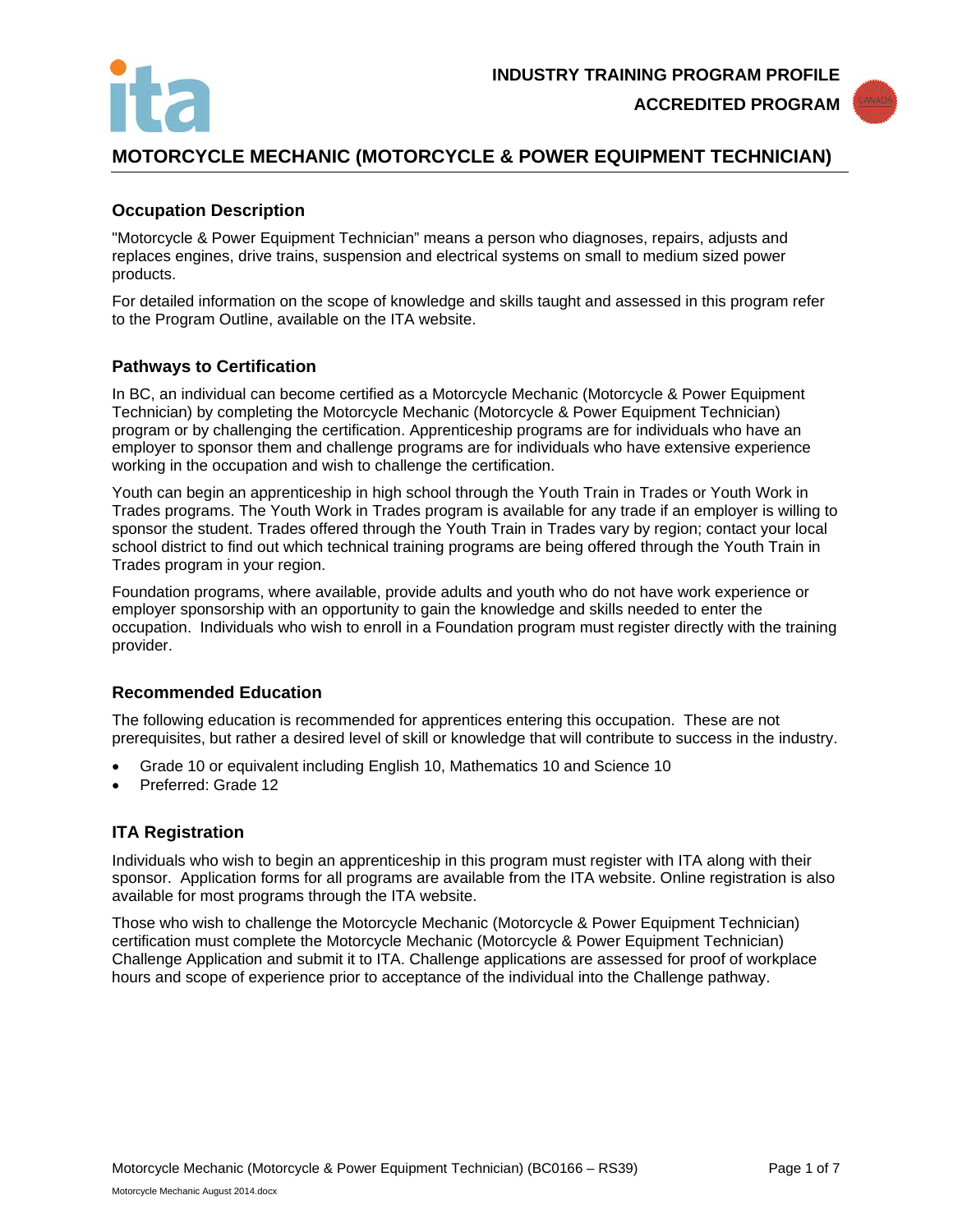



# **Apprenticeship Pathway**

This graphic provides an overview of the Motorcycle Mechanic (Motorcycle & Power Equipment Technician) apprenticeship pathway.



#### CROSS-PROGRAM CREDITS

*Individuals who hold the credentials listed below are entitled to receive partial credit toward the completion requirements of this program*



Technical Training: None Work-Based Training: 3,360 hours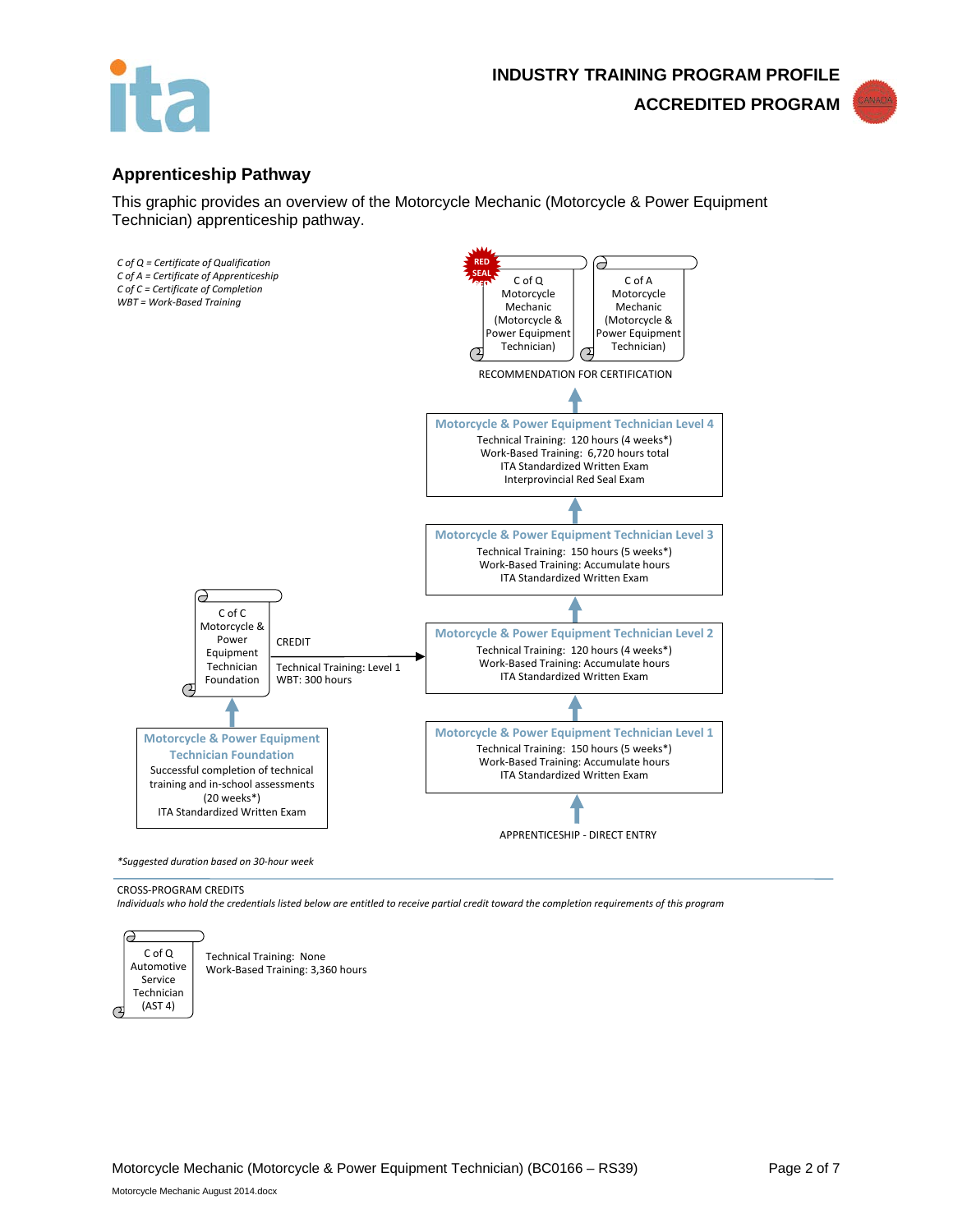

**INDUSTRY TRAINING PROGRAM PROFILE**

**ACCREDITED PROGRAM**



|                                | <b>Apprenticeship Program Standards</b>                                                                                                                                                                                                                                                                                                     |                                                                                                                                    |  |
|--------------------------------|---------------------------------------------------------------------------------------------------------------------------------------------------------------------------------------------------------------------------------------------------------------------------------------------------------------------------------------------|------------------------------------------------------------------------------------------------------------------------------------|--|
| <b>Credentials Awarded</b>     | Motorcycle Mechanic (Motorcycle & Power Equipment Technician) – Certificate of<br>Qualification with Interprovincial Red Seal endorsement<br>Motorcycle Mechanic (Motorcycle & Power Equipment Technician) - Certificate of<br>Apprenticeship                                                                                               |                                                                                                                                    |  |
|                                | ITA Registration Prerequisites . Agreement signed by the employer to sponsor the apprentice                                                                                                                                                                                                                                                 |                                                                                                                                    |  |
| <b>Completion Requirements</b> | awarded upon successful completion of:                                                                                                                                                                                                                                                                                                      | Certification as a Motorcycle Mechanic (Motorcycle & Power Equipment Technician) is                                                |  |
|                                | Requirement                                                                                                                                                                                                                                                                                                                                 | Level of Achievement Required                                                                                                      |  |
|                                | <b>Technical Training</b>                                                                                                                                                                                                                                                                                                                   | Minimum 70% in each level of technical training:<br>Level 1: 150 hours (or 5 weeks*) and ITA<br><b>Standardized Written Exam</b>   |  |
|                                |                                                                                                                                                                                                                                                                                                                                             | Level 2: 120 hours (or 4 weeks*) and ITA<br>٠<br>Standardized Written Exam                                                         |  |
|                                |                                                                                                                                                                                                                                                                                                                                             | Level 3: 150 hours (or 5 weeks*) and ITA<br>٠<br>Standardized Written Exam                                                         |  |
|                                |                                                                                                                                                                                                                                                                                                                                             | Level 4: 120 hours (or 4 weeks*) and ITA<br>٠<br><b>Standardized Written Exam</b>                                                  |  |
|                                | Interprovincial Red Seal Exam                                                                                                                                                                                                                                                                                                               | Minimum 70%<br>٠                                                                                                                   |  |
|                                | <b>Work-Based Training</b>                                                                                                                                                                                                                                                                                                                  | 6,720 hours<br>٠                                                                                                                   |  |
|                                | Recommendation for Certification                                                                                                                                                                                                                                                                                                            | Recommendation for certification signed by<br>the Sponsor and an individual holding<br>credentials eligible for sign-off authority |  |
|                                | (*Assuming 30 hours in school per week)                                                                                                                                                                                                                                                                                                     |                                                                                                                                    |  |
| <b>Program Duration</b>        | Duration varies depending on how training is delivered, but the program generally takes<br>four years to complete.                                                                                                                                                                                                                          |                                                                                                                                    |  |
|                                | The technical training requirement is typically met through block-release training (full-<br>time, at school) delivered by an ITA-approved training provider. It can also be met<br>through approved alternative training models (e.g., distance education, online, part-time)<br>and/or level challenge where these options are available. |                                                                                                                                    |  |
| <b>Sign-off Authority</b>      | Credentials eligible to sign-off on the Recommendation for Certification:                                                                                                                                                                                                                                                                   |                                                                                                                                    |  |
|                                | Motorcycle Mechanic (Motorcycle & Power Equipment Technician) – Certificate of<br>Qualification with Interprovincial Red Seal endorsement                                                                                                                                                                                                   |                                                                                                                                    |  |
|                                | Motorcycle Mechanic - Interprovincial Red Seal endorsement                                                                                                                                                                                                                                                                                  |                                                                                                                                    |  |
|                                | Motorcycle Mechanic - Certificate of Qualification<br>ITA-issued letter authorizing supervision and sign-off of apprentices in this occupation                                                                                                                                                                                              |                                                                                                                                    |  |
| Challenging a Level            | The following levels of technical training can be challenged for advanced placement in<br>this program:                                                                                                                                                                                                                                     |                                                                                                                                    |  |
|                                | • Level 1                                                                                                                                                                                                                                                                                                                                   |                                                                                                                                    |  |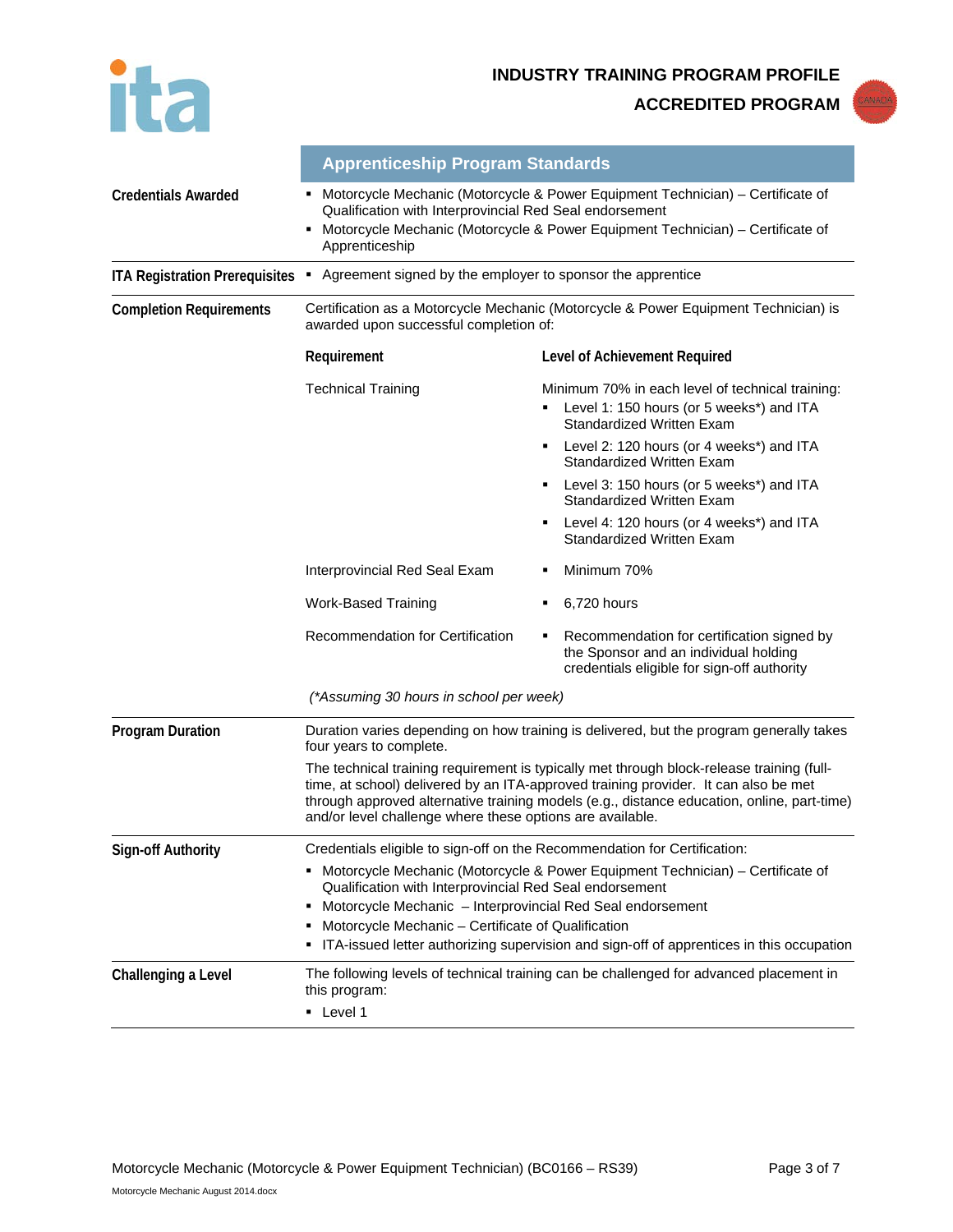

**INDUSTRY TRAINING PROGRAM PROFILE**

**ACCREDITED PROGRAM**



|                       | <b>Apprenticeship Program Standards</b>                                                                                                         |                                                                                  |
|-----------------------|-------------------------------------------------------------------------------------------------------------------------------------------------|----------------------------------------------------------------------------------|
| Cross-Program Credits | Individuals who hold the credentials listed below are entitled to receive partial credit<br>toward the completion requirements of this program: |                                                                                  |
|                       | Credential                                                                                                                                      | Credit(s) Granted                                                                |
|                       | Automotive Service Technician<br>(AST 4) – Certificate of Qualification                                                                         | • Technical Training: None<br>Work-Based Training: 3,360 hours<br>$\blacksquare$ |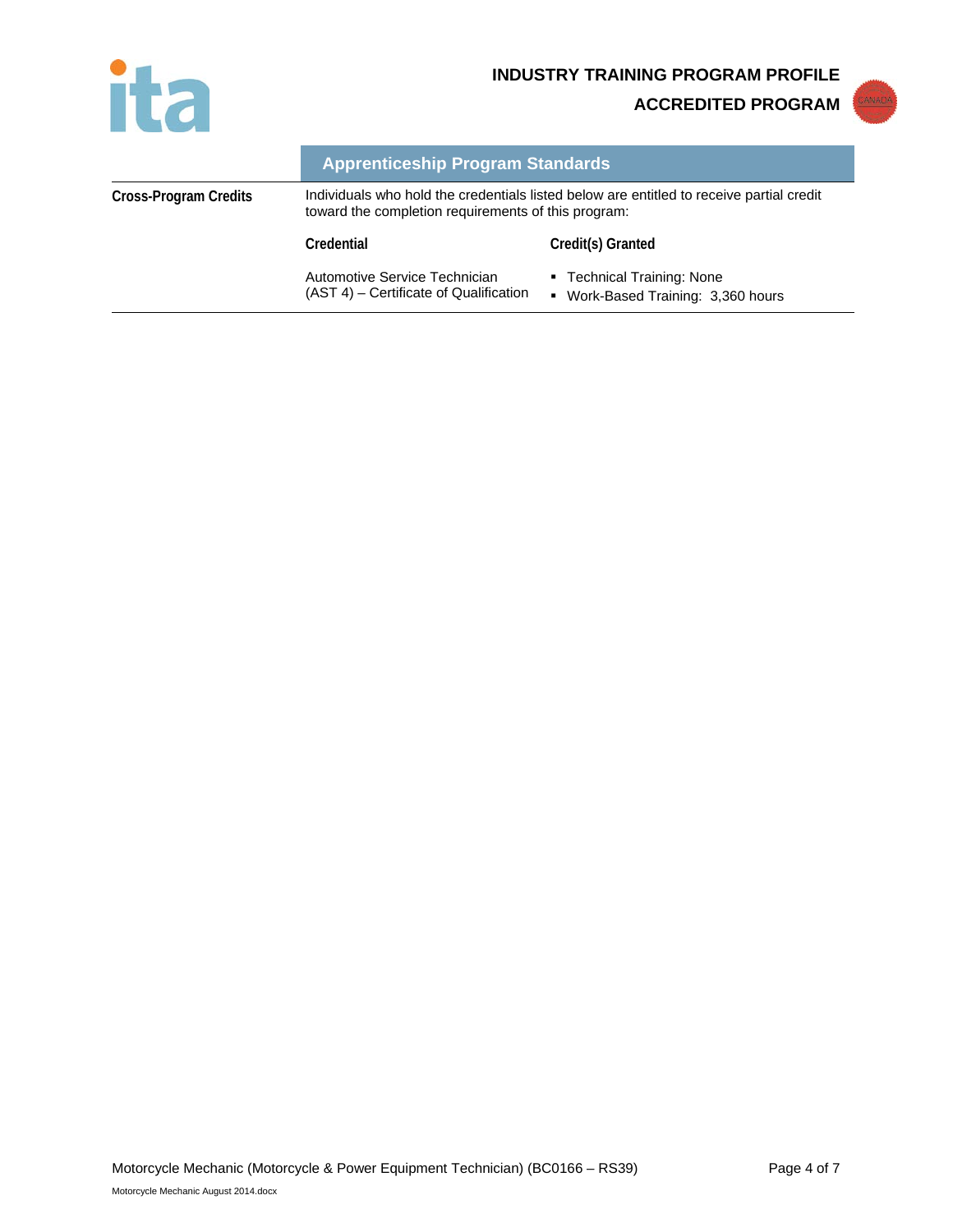



## **Challenge Pathway**

This graphic provides an overview of the Motorcycle Mechanic (Motorcycle & Power Equipment Technician) challenge pathway.



CREDIT FOR PRIOR LEARNING

*Individuals who hold the credentials listed below are entitled to receive partial credit toward the completion requirements of this program*

*None*

|                                       | <b>Challenge Program Standards</b>                                                                                                                 |                               |  |
|---------------------------------------|----------------------------------------------------------------------------------------------------------------------------------------------------|-------------------------------|--|
| <b>Credentials Awarded</b>            | Motorcycle Mechanic (Motorcycle & Power Equipment Technician) – Certificate of<br>Qualification with Interprovincial Red Seal endorsement          |                               |  |
| <b>ITA Registration Prerequisites</b> | An approved Challenge Application, which includes:                                                                                                 |                               |  |
|                                       | ■ 10,080 documented hours of directly related experience working in the occupation                                                                 |                               |  |
| <b>Credit for Prior Learning</b>      | Individuals who hold the credentials listed below are considered to have met, or<br>partially met, the prerequisites for challenging this program: |                               |  |
|                                       | Credential                                                                                                                                         | Credit(s) Granted             |  |
|                                       | None                                                                                                                                               | $\blacksquare$ N/A            |  |
| <b>Completion Requirements</b>        | Certification as a Motorcycle Mechanic (Motorcycle & Power Equipment Technician) is<br>awarded upon successful completion of:                      |                               |  |
|                                       | Requirement                                                                                                                                        | Level of Achievement Required |  |
|                                       | Interprovincial Red Seal Exam                                                                                                                      | Minimum 70%<br>$\mathbf{r}$   |  |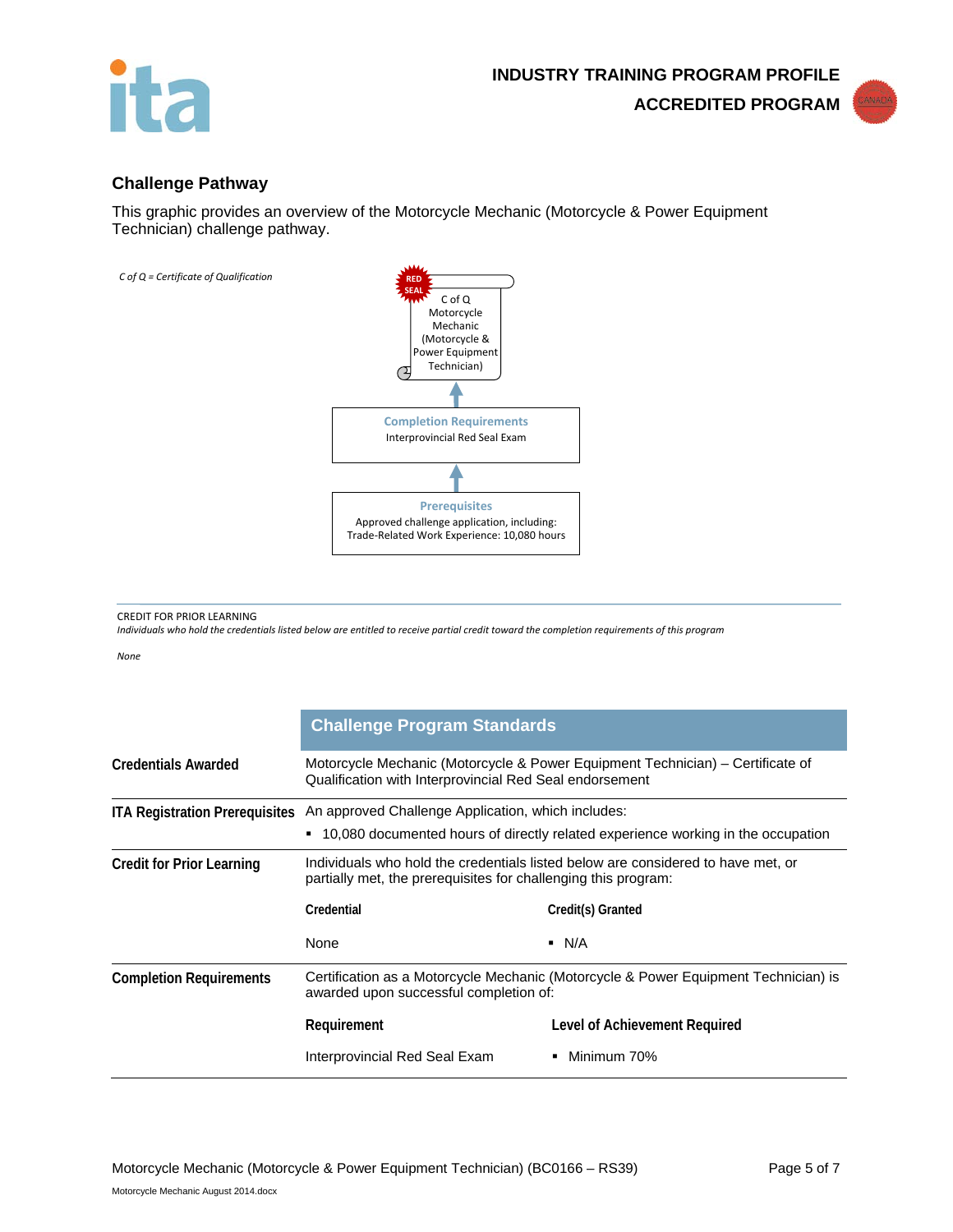



# **Foundation Program**

Refer to the Apprenticeship pathway diagram for this program to see how the Motorcycle & Power Equipment Technician Foundation program leads to apprenticeship in this trade.

|                                     | <b>Foundation Program Standards</b>                                                                                                                                                                                                            |                                                                                                       |
|-------------------------------------|------------------------------------------------------------------------------------------------------------------------------------------------------------------------------------------------------------------------------------------------|-------------------------------------------------------------------------------------------------------|
| <b>Credentials Awarded</b>          | Motorcycle & Power Equipment Technician - Certificate of Completion                                                                                                                                                                            |                                                                                                       |
| <b>Enrollment Prerequisites</b>     | Contact training provider. Prerequisites vary between training institutions                                                                                                                                                                    |                                                                                                       |
| <b>Completion Requirements</b>      | A Certificate of Completion in this program is awarded upon successful completion of:                                                                                                                                                          |                                                                                                       |
|                                     | Requirement                                                                                                                                                                                                                                    | Level of Achievement Required                                                                         |
|                                     | Technical Training and<br><b>ITA Standardized Written Exam</b>                                                                                                                                                                                 | • Successful completion of in-school practical<br>and theory assessments. Minimum 70%<br>achievement. |
| <b>Program Duration</b>             | Duration varies depending on how training is delivered, but program generally takes 20<br>weeks to complete, assuming 30 hours in school per week                                                                                              |                                                                                                       |
| <b>Credit toward Apprenticeship</b> | Individuals who complete the Motorcycle & Power Equipment Technician Foundation<br>program will receive the following credit toward completion of the Motorcycle Mechanic<br>(Motorcycle & Power Equipment Technician) apprenticeship program: |                                                                                                       |
|                                     | • Technical Training: Level 1<br>Work-Based Training: 300 hours<br>٠                                                                                                                                                                           |                                                                                                       |